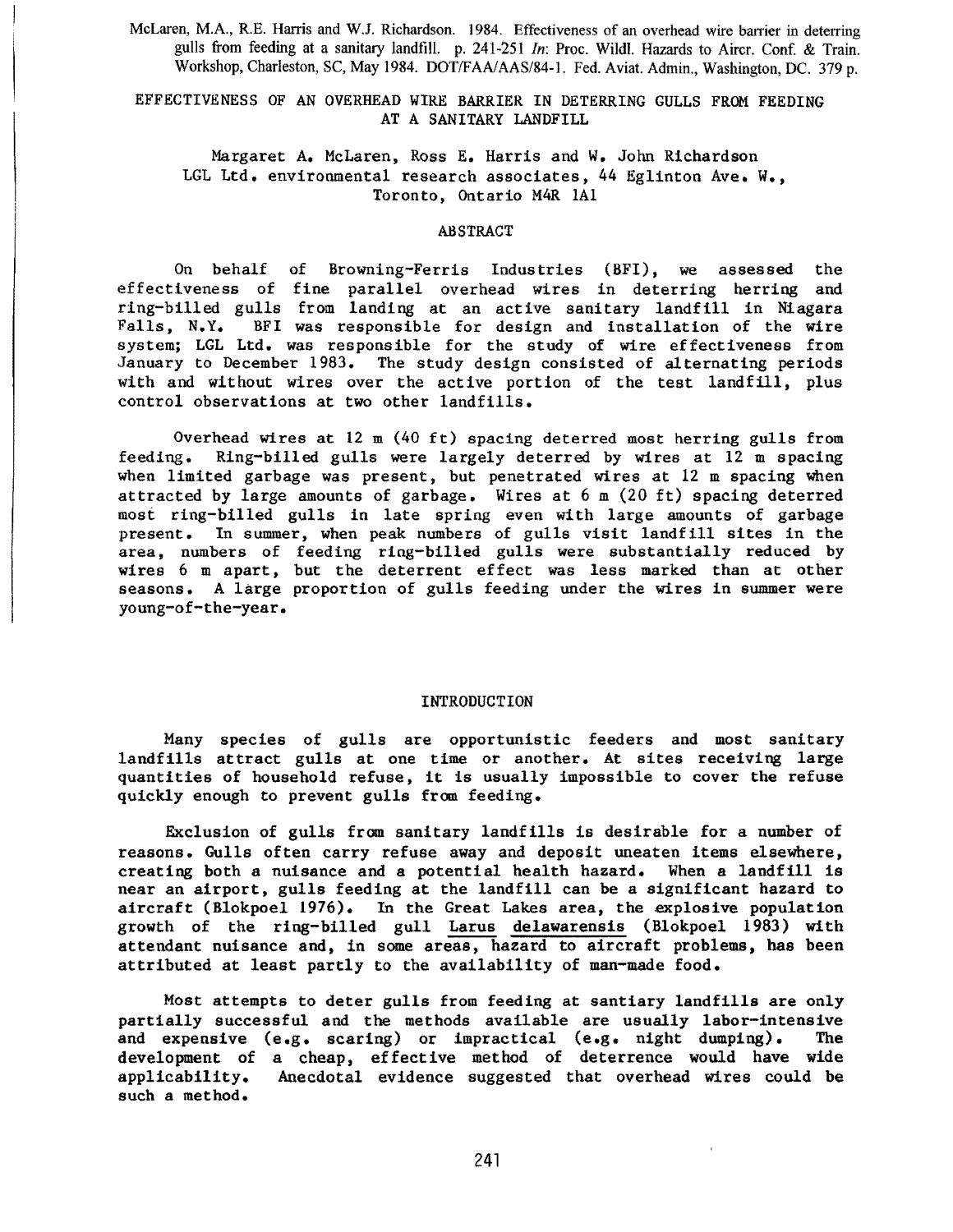Overhead wires have been used at some fish hatcheries for many years to protect the fry (McAtee and Piper 1936) but only within the last few years have wires been used in other areas. Widely-spaced wires have been used to exclude gulls from reservoirs in California (Amling 1980) and two urban parks in Toronto, Ontario (Blokpoel and Tessier 1984). Unpublished accounts suggest that wires have successfully excluded gulls from sanitary landfill sites in California (Ichikawa 1981; Wyeth 1982). However, the attraction of gulls to the California site visited by Wyeth may have been low since it was 31 km inland. Numbers of gulls present before and after wires were installed are not known for either California site. Wire spacing over the reservoirs. not known for either California site. parks and landfills ranged from 2.5 m to 35 m. Thus, the wires apparently constitute a 'psychological' rather than a physical barrier to gulls.

The present study was designed to determine, over a 1 yr period, the effectiveness of overhead wires at an active sanitary landfill site about 2.5 km from both the Niagara Falls International Airport and the Niagara River, a noted concentration area for gulls. We used an experimental approach to determine an appropriate configuration for the wires and to measure the effectiveness of the wire barrier. This was the first systematic test of wire effectiveness as a deterrent to gulls at an active sanitary landfill.

This study was funded by Browning-Ferris Industries of New York, Inc. Inquiries regarding physical aspects of wire usage should be directed to Brian F. Swartzenberg, BFI Buffalo District, 2321 Kenmore Ave., Buffalo,<br>N.Y. 14207 (phone 716-873-7500). We thank BFI and we also thank V.E.F. We thank BFI and we also thank  $V.E.F.$ Solman, formerly of Canadian Wildlife Service, Ottawa for suggesting and R.K. Wyeth of Recra Research, Inc. for developing the use of a wire barrier system.

#### **METHODS**

The study was conducted from 29 Dec 1982 to 30 Dec 1983 at BFI's Pine Avenue site in Niagara Falls, N.Y. Gulls are present year round in the Niagara region. On the BFI site, herring gulls (Larus argentatus) On the BFI site, herring gulls (Larus argentatus) predominated in the periods 29 Dec 1982 to 25 Jan 1983 and 22 Oct to 30 Dec 1983. Ring-billed gulls predominated from 20 Feb to 21 Oct 1983. No gulls were on the BFI site from late January to late February, although some gulls were in the area throughout the winter.

The experimental design involved counting gulls during several alternating periods with the wires in place followed by periods with no wires, along with simultaneous counts at control landfills without wires. Each replicate was intended to include one week without wires followed by three weeks with wires. If the wires are effective, gull numbers should decrease each time the wires are installed and increase each time they are removed. In addition to this series of wires up/wires down cycles, the wires were to be in place for a final period of several months to assess whether habituation occurred. The actual procedure varied somewhat from this design because of logistical factors. The wires were in place for four periods varying in length from three weeks to 4.5 months; periods without wires varied from two weeks to one month (see Tables 1 and 3).

Wires covered only the active sanitary landfill (hereafter ASL), a trapezoidal area measuring approximately 300 m by 150-180 m. Areas adjacent to the ASL are part of the BFI site but received no putrescible waste and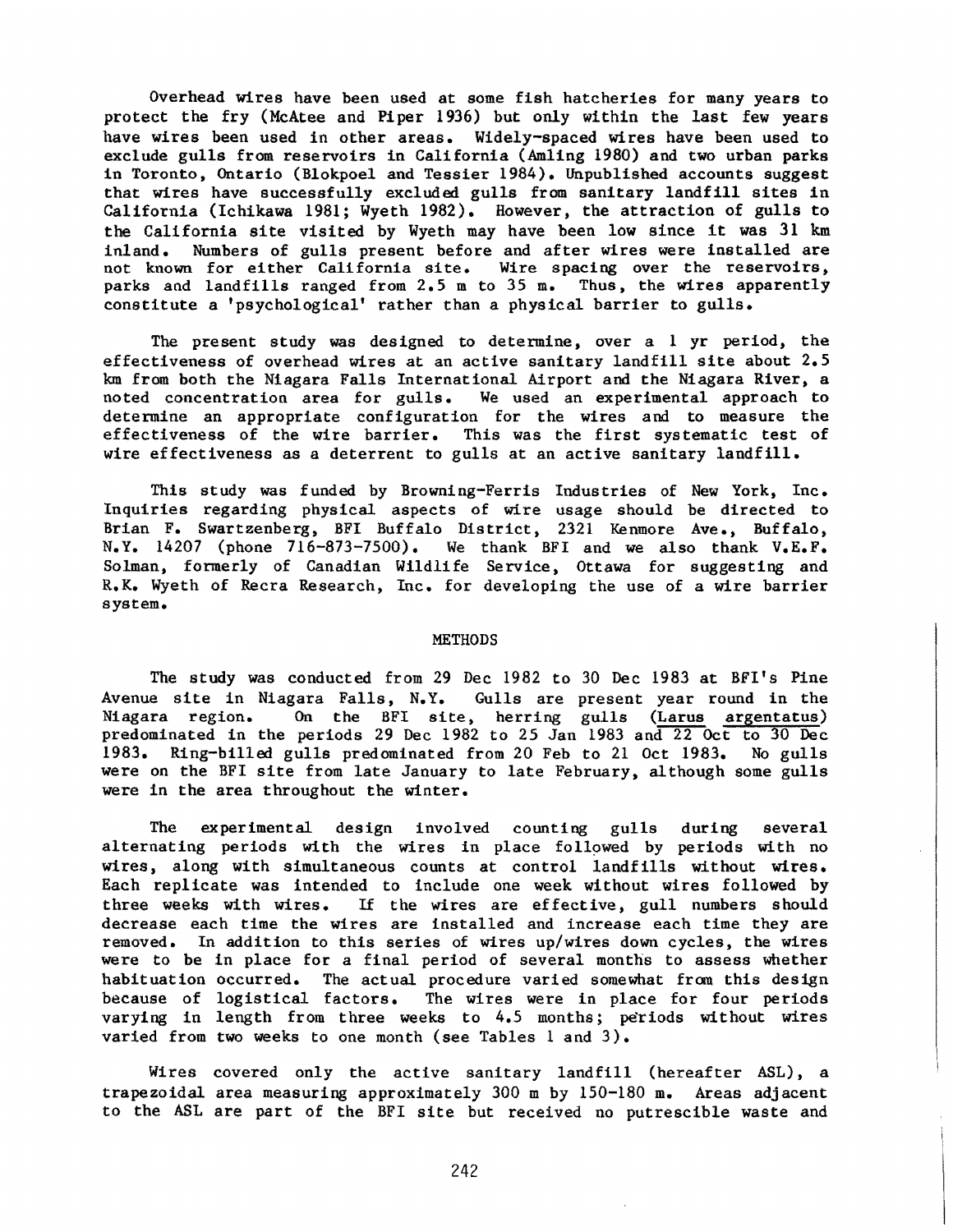were not covered by wires. The wires were  $0.8$  mm  $(0.032$  in) in diameter and spanned the 300 m dimension of the ASL. Monofilament was used initially but was replaced by wire because of frequent breakage. Each wire was supported about 10 m above the ASL by two metal poles. The poles were telescopic to allow increased height as the level of the ASL rose.

Nominal spacing between adjacent wires was originally 12 m (40 ft) but this was reduced to 6 m (20 ft) for the third and fourth periods with the wires in place because of the ease with which ring-billed gulls were able to penetrate the 12 m spaces. Act ual spacing between adjacent wires approximated the 12 or 6 m nominal spacing in most cases. However, problems with pole placement resulted in spaces wider than 12 m over the east side of the ASL during the second period with the wires in place. A storm in late October felled several poles, with the result that all spaces were 12 m or<br>more for the last six weeks of the fourth period. In addition to the more for the last six weeks of the fourth period. parallel overhead wires, we used various arrangements of horizontal wire or monofilament at lower levels around the perimeter of the ASL. These wires were attached between adjacent poles in attempts to prevent gulls from reaching the ASL by flying between poles below the level of the overhead wires.

Gulls on the ASL and adjacent loafing areas were counted several times per day on seven days per week from 29 Dec 1982 to 15 Mar 1983 and on three to six days per week from 15 Mar to 30 Dec 1983. Gulls circling overhead were also counted. In addition, we counted gulls at two control landfills (North Tonawanda and Modern Disposal), both located within 15 km of the BFI site, twice per week between the hours of 1030 and 1530 EST.

In the presentation of the results, we use four daily counts from the BFI site. These counts are (1) the daily maximum on the whole BFI site,  $(2)$ the daily maximum on the ASL, (3) the midday (1030-1530 EST) count on the whole BFI site and (4) the midday count on the ASL. The midday counts are used for comparison with counts at control sites. Statistical comparisons were made with the Mann-Whitney U-test.

One factor that affects numbers of gulls on a landfill site is the amount of edible refuse present. Most household refuse in the Niagara area is burned at an Energy From Waste (EFW) plant. When the plant is operating, very little edible refuse is brought to either our experimental site or the North Tonawanda site. This was the case from 27 Dec to 17 Mar and again from 11 Oct to 30 Dec. During these two periods we arranged to have about 20 T of household garbage per day diverted from the EFW plant to the BFI site to provide at least a minimum amount of edible waste. From 18 March to 11 provide at least a minimum amount of edible waste. October, the EFW plant operated at capacity only intermittently, and large quantities of edible refuse were available regularly at both the BFI site and the North Tonawanda control site.

The second control site (Modern Disposal) was not licensed to receive putrescible waste and we have no definite information about what was dumped there. However, our observations of gulls on this site suggest that edible material was often present.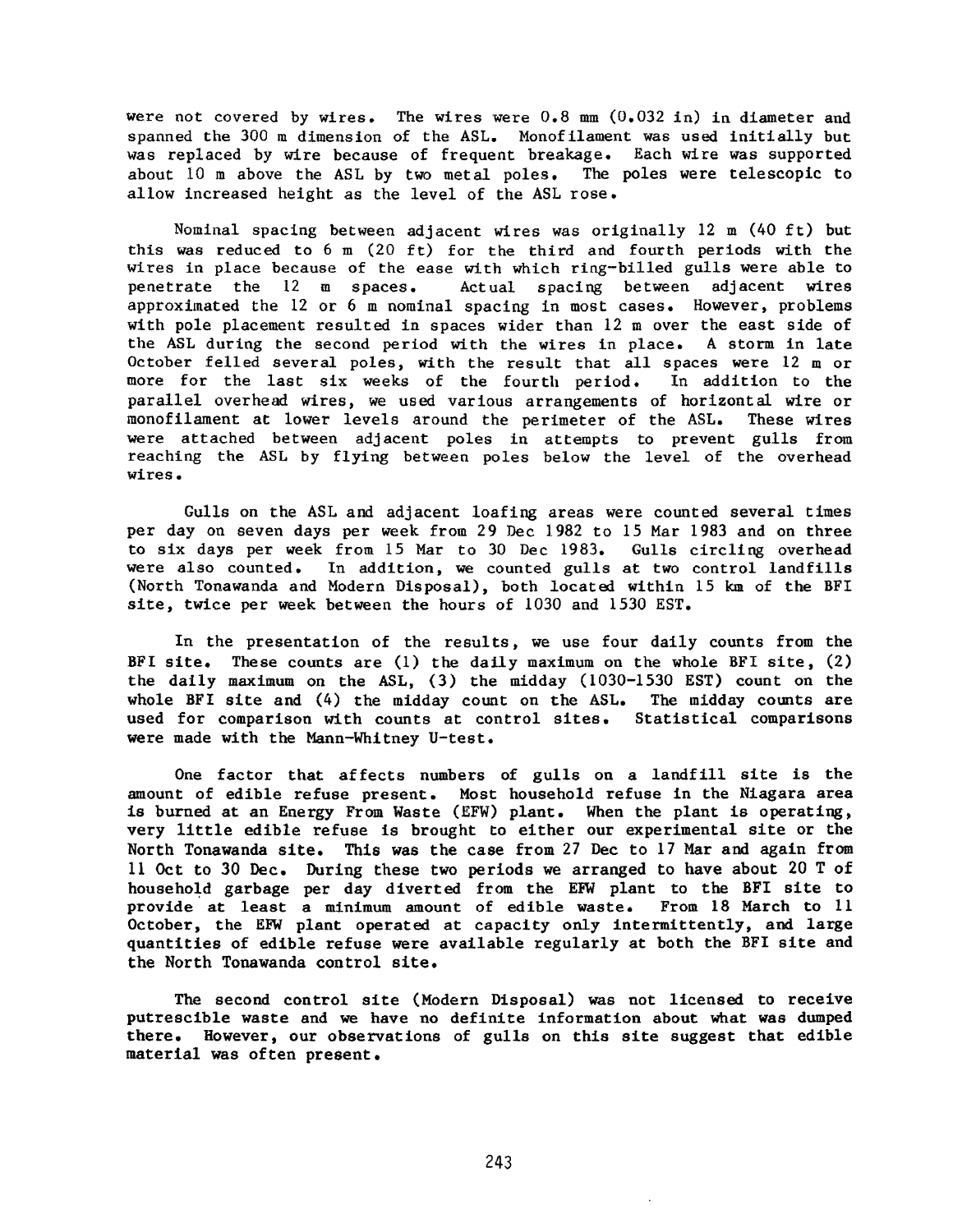## RESULTS AND DISCUSSION

## Ring-billed Gull

The ring-billed gull was the dominant species (>90%) of gull on the BFI site from 22 Feb to 21 Oct 1983. During this period the wires were in place three times: 1 Mar-l Apr, 16 Apr-24 June and 25 July-21 Oct. From 1 Mar to 1 Apr, spacing between wires was 12 m. The wires were reinstalled at 12 m spacing on 16 Apr and spacing was reduced to 6 m between 16 and 22 Apr. Spacing then remained at 6 m until 24 June. Spacing was also 6 m from 25 July to 24 Oct.

Number of Gulls on the Site. -- Migrating ring-billed gulls arrived in the Niagara Falls area in late February when the wires were absent. Numbers of gulls on the BFI site rapidly increased from zero to a maximum of 650 on 25 February. The mean daily maxima during the last week of February were 338.6 gulls on the site and 297.1 gulls on the ASL (active sanitary landfill; Table 1). During the first half of March, with wires in place at 12 m spacing, the mean daily maxima were 61.3 and 15.8 gulls, respectively (Table 1). The reduction was attributable to the wires, since numbers at both control sites increased from late February to early March (Fig.  $l$ ).

On 17 Mar the EFW plant ceased operation and large quantities of edible refuse began arriving at the BFI site and the North Tonawanda control site Presumably in response to the much larger amount of edible refuse present, gull numbers at the BFI site increased in late March (mean daily maxima of 103.6 on the ASL and 276.2 on the whole site). However, the wires were apparently still having an effect, since numbers at the North Tonawanda control site increased to a much greater extent (Fig. 1).

Wires were absent during early April and were reinstalled at 12 m spacing on 16 Apr. Spacing was reduced to 6 m by addition of new poles and wires between 16 and 22 Apr. While the wires were absent, the maximum daily counts were over 300 gulls on the whole SFI site and over 150 gulls on the ASL. Numbers decreased when wires were reinstalled at 12 m spacing but the reduction was much greater after 6 m spacing was achieved. From late April through June with wires at 6 m spacing, the mean daily maximum was 71.6 on the whole site and 25.6 on the ASL. These numbers were lower than numbers at control sites, particularly North Tonawanda (Fig. 1).

The wires were again removed at the BFI site on 24 June. Numbers on both the site and the ASL increased dramatically (Table 1). Numbers on both control sites also increased in early July but to a much lesser extent than numbers at the BFI site (Fig. 1). This increased use of landfill sites in July was expected based on an earlier study (LGL Ltd. 1974). However, the greater increase at the BFI site when the wires were removed is noteworthy. Ring-billed gulls hatched in 1983 did not contribute substantially to the initial increase in numbers at the BFI site after the wires were removed. Only seven young-of-the-year were identified on the site up to 7 July. Hatch at the Niagara River colonies began about 17 May (pers. obs.) and the peak of fledging probably occurred about 1 July.

On 8-24 July, in the absence of wires, the mean daily maxima were 3607.1 gulls on the whole BF! site and 800.0 on the ASL. From 25 July to 4 Sep, the wires were in place at 6 m spacing, and numbers declined by 33% and 68%,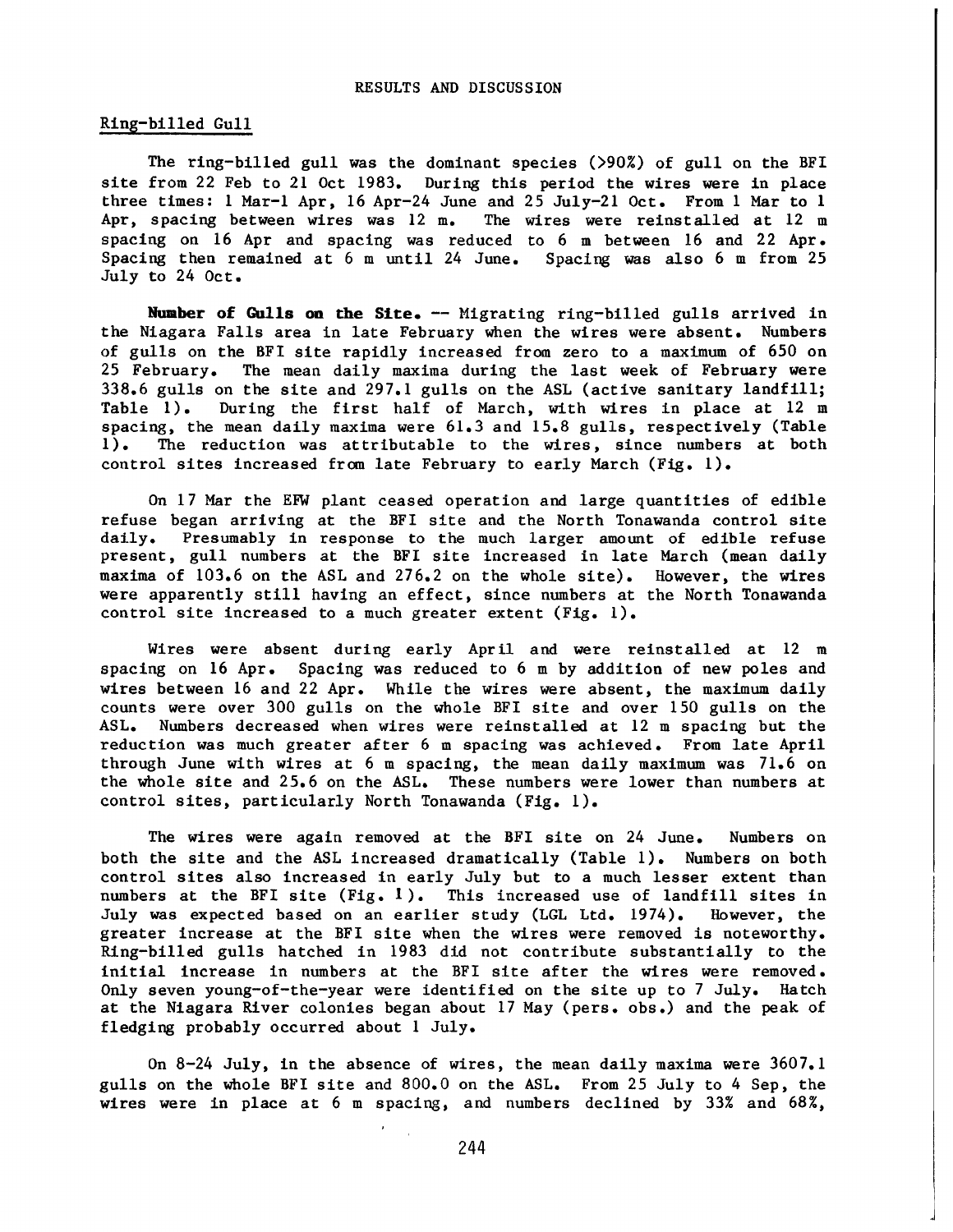| Date                 | No. of gulls    |            |  |
|----------------------|-----------------|------------|--|
|                      | Active landfill | Whole site |  |
| No wires             |                 |            |  |
| $22 - 28$ Feb        | 297.1           | 338.6      |  |
| Wires $up--12$ m     |                 |            |  |
| $1-17$ Mar           | 15.8            | 61.3       |  |
| 18 Mar-1 $Ar1$       | 103.6           | 276.2      |  |
| No wires             |                 |            |  |
| $2-15$ Apr           | 222.7           | 395.8      |  |
| Wires up             |                 |            |  |
| $16 - 22$ Apr--12 m  | 92.0            | 183.4      |  |
| $23$ Apr-24 Jun--6 m | 25.6            | 71.6       |  |
| No wires             |                 |            |  |
| $25$ Jun-7 Jul       | 432.5           | 1389.3     |  |
| $8 - 24$ Jul         | $800 - 0$       | 3607.1     |  |
| Wires up--6 m        |                 |            |  |
| $25$ Jul-4 Sep       | 254.8           | 2433.1     |  |
| $5$ Sep-21 Oct       | 116.3           | 712.8      |  |

Numbers of ring-billed gulls on the BFI site during periods with and without wires. Based on daily maximum counts.

1 Large volumes of household refuse came to the site daily after 17 March. Prior to 17 March only small amounts of edible refuse arrived each day.

respectively, to 2433.1 and 254.8. In contrast, numbers at both control sites increased by a factor of three over the same period (Fig. 1). Through September and October, numbers of gulls at both the BFI site and control sites decreased as ring-billed gulls began migration south to wintering areas; numbers on the ASL were again low compared to numbers on the whole BFI site and on the control sites  $(Fig, 1)$ .

Many of the gulls that penetrated the wires during the late summer period were young-of-the-year. We estimated that young gulls rarely comprised less than 20% and frequently comprised 50% or more of the individuals under the wires. Young gulls averaged only 9.8% of the gulls on the whole site in late summer.

**Test of Wire Effectiveness.** --To test whether the wires had a significant deterrent effect against ring-billed gulls, we used the Mann-Whitney U test to compare numbers of gulls on the BFI site during<br>periods with and without wires. We used counts at control sites to We used counts at control sites to standardize data from the BFI site for seasonal variation in gull numbers. The midday counts at the ASL and on the whole BFI site were divided by the midday count at a control site for that day. Ratios during a period with wires were then compared with ratios during adjacent periods without wires (Table 2). Days when there were gulls at neither the BFI site nor the Days when there were gulls at neither the BFI site nor the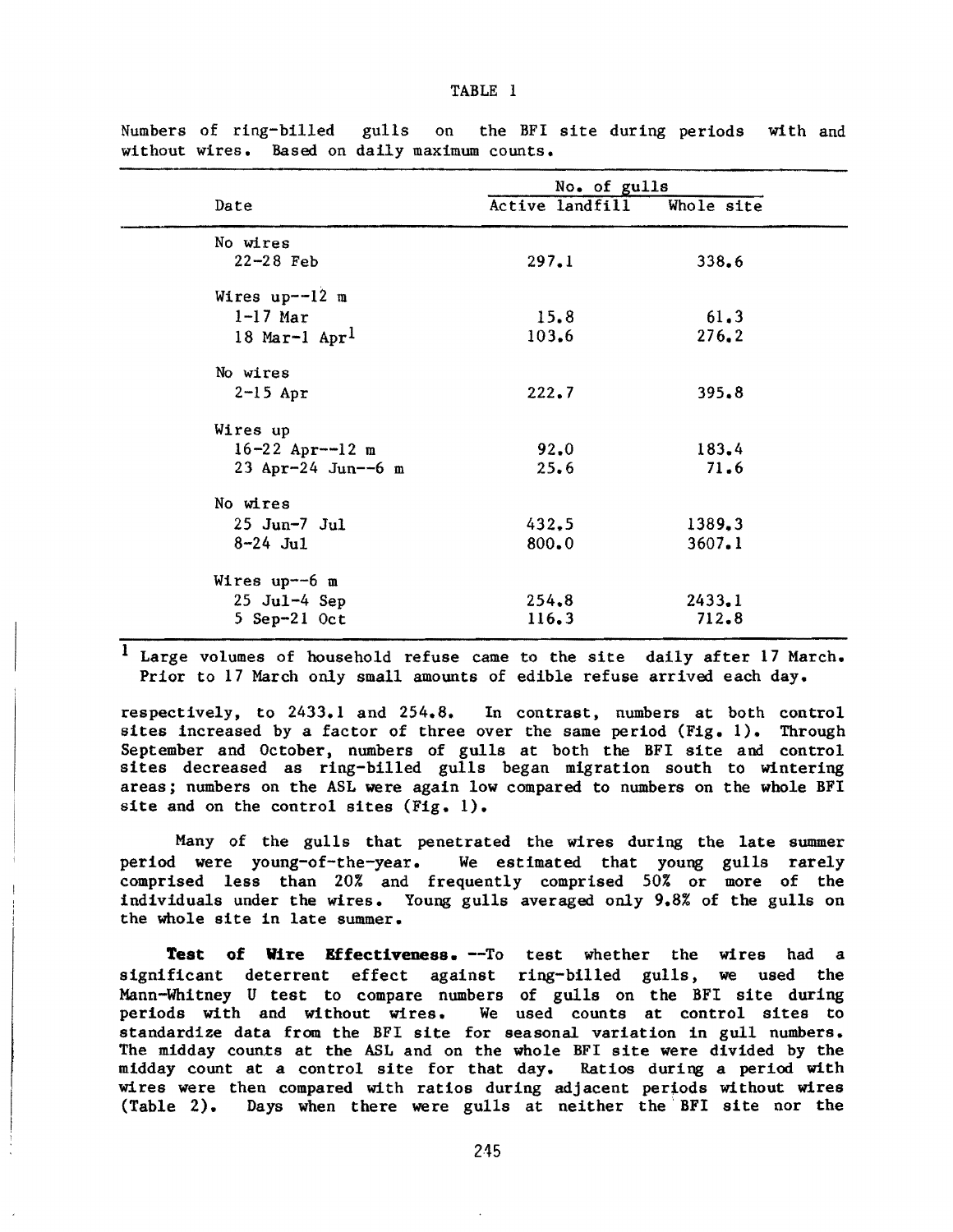## FIGURE 1.

Numbers of ring-billed gulls at the BFI site compared to numbers at two control sites for periods with and without wires. Bars for the BFI site are based on counts made near midday on days when counts were made at control sites.



respective control site were excluded. When the denominator was zero, i.e. no gulls at the control site but gulls at the BFI site, we treated the ratio as larger than any calculated value. These cases were all treated as ties in the ranking procedure for the Mann-Whitney U test.

Substantial numbers of ring-billed gulls came to the BFI site as a whole when wires were in place at 12 m spacing in March, especially during the second half of the month (mean midday count of 132.0 gulls, Fig. 1). Nevertheless, gull numbers at both control sites were \ much larger. The standardized numbers of gulls at the BFI site were much smaller during March than during the adjacent periods without wires. For example, the BFI/Modern Disposal ratio for the whole site was 2.65 without wires but only 0.24 while the wires were in place. Similarly, the BFI/North Tonawanda ratio for the whole site was 0.61 without wires but 0.13 with wires. Regardless of which control site was used to standardize the data, gull numbers on both the active landfill and the whole BFI site were significantly lower when the wires were in place at 12 m spacing during March than when wires were absent during adjacent periods (Table 2).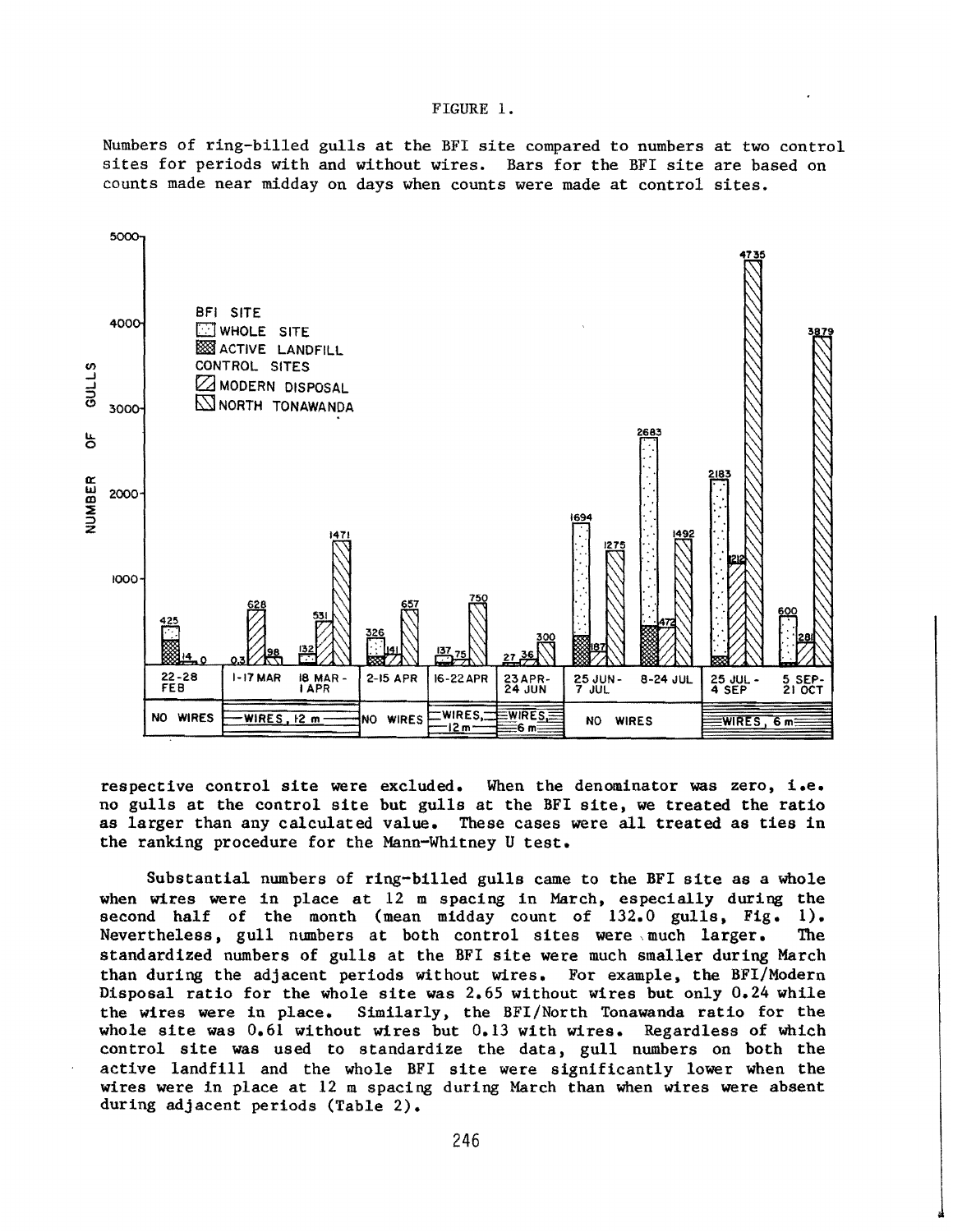## TABLE 2

|                     | 12 m spacing<br>$R-b$ , gull dominant <sup>1</sup> |                    | 6 m spacing<br>$R-b$ , gull dominant <sup>2</sup> |                    | 12 m Spacing<br>Her. gull dominant <sup>3</sup> |                         |
|---------------------|----------------------------------------------------|--------------------|---------------------------------------------------|--------------------|-------------------------------------------------|-------------------------|
|                     | Whole<br>site                                      | Active<br>landfill | Whole<br>site                                     | Active<br>landfill | Whole<br>site                                   | Active<br>landfill      |
| BFI/Modern Disposal |                                                    |                    |                                                   |                    |                                                 |                         |
| Ratio with wires    | 0.24                                               | 0.05               | 1.84                                              | 0,08               | 0,60                                            | 0.01                    |
| Ratio without wires | 2.65                                               | 1.37               | 5.83                                              | 1.23               | 3,78                                            | 2.17                    |
| $N_1$ , $N_2^4$     | 12,5                                               | 11,5               | 42,12                                             | 32,11              | 10,4                                            | 10,3                    |
| Mann-Whitney U      | 1                                                  | 6, 5               | 182.5                                             | 12.5               | 3                                               | 6.5                     |
| Probability level   | 0.002                                              | 0.02               | NS.                                               | < 0.001            | 0.02                                            | NS                      |
| BFI/North Tonawanda |                                                    |                    |                                                   |                    |                                                 |                         |
| Ratio with wires    | 0.13                                               | 0.02               | 0.31                                              | 0.01               | 0.07                                            | $\langle 0, 01 \rangle$ |
| Ratio without wires | 0.61                                               | 0.32               | 1.36                                              | 0.29               | 0,79                                            | 1.56                    |
| $N_1$ , $N_2$       | 12,5                                               | 10, 5              | 47, 12                                            | 47,12              | 15,8                                            | 15,6                    |
| Mann-Whitney U      | 2                                                  | 6                  | 60                                                | 39                 | 16.5                                            | 16                      |
| Probability level   | $\Diamond$ .002                                    | 0.02               | $\langle 0.001$                                   | < 0.001            | 0.02                                            | 0.02                    |
|                     |                                                    |                    |                                                   |                    |                                                 |                         |

Statistical comparisons of numbers of gulls during periods with and without wires. Counts were standardized for seasonal effects by dividing counts at the BFI site by the count at a control landfill (North Tonawanda or Modern Disposal) on the same date.

<sup>1</sup> The period with wires (1 Mar-1 Apr 1983) was compared to periods lacking wires (22-28 Feb 1983, 2-15 Apr 1983).

<sup>2</sup> Periods with wires (23 Apr-24 June 1983, 25 July-21 Oct 1983) were compared to periods lacking wires (2-15 Apr 1983, 25 Jme-24 July 1983).

 $3$  Periods with wires (18 Jan-6 Feb 1983, 28 Oct-15 Dec 1983) were compared to periods lacking wires (9-17 Jan 1983, 7-18 Feb 1983, 16-30 Dec 1983 for North Tonawanda; 9-17 Jan 1983, 7-18 Feb 1983 for Modern Disposal).

 $4$  N<sub>1</sub> represents counts with the wires in place; N<sub>2</sub> counts without wires.

The two periods with wires at 6 m spacing were analyzed together. There was a highly significant difference in gull numbers on the whole BFI site for periods with versus without wires when counts at North Tonawanda were used as the basis for standardization. The difference was not significant when The difference was not significant when counts at Modern Disposal were used as the basis for standardization, largely because gulls used Modern Disposal only intermittently during May and June. Regardless of which control site was used as the basis of standardization, gull numbers on the ASL at the BFI site were significantly lower during periods with wires in place at 6 m spacing  $(P<<0.001;$  Table 2).

**Behavior and Habituation.** -- Gulls often become habituated to active deterrent techniques such as scaring. Some habituation apparently did occur when the wires were spaced at 12 m in March. Ring-billed gulls appeared to learn that they could penetrate 12 m spaces without danger. Numbers on the ASL increased and gulls spent a larger proportion of the day loafing on areas adjacent to the ASL toward the end of March.

However, gulls apparently did not become accustomed to wires at 6 m spacing. Although fairly large numbers of gulls did penetrate the barrier in summer, the wires affected both the hourly pattern of use of the ASL and the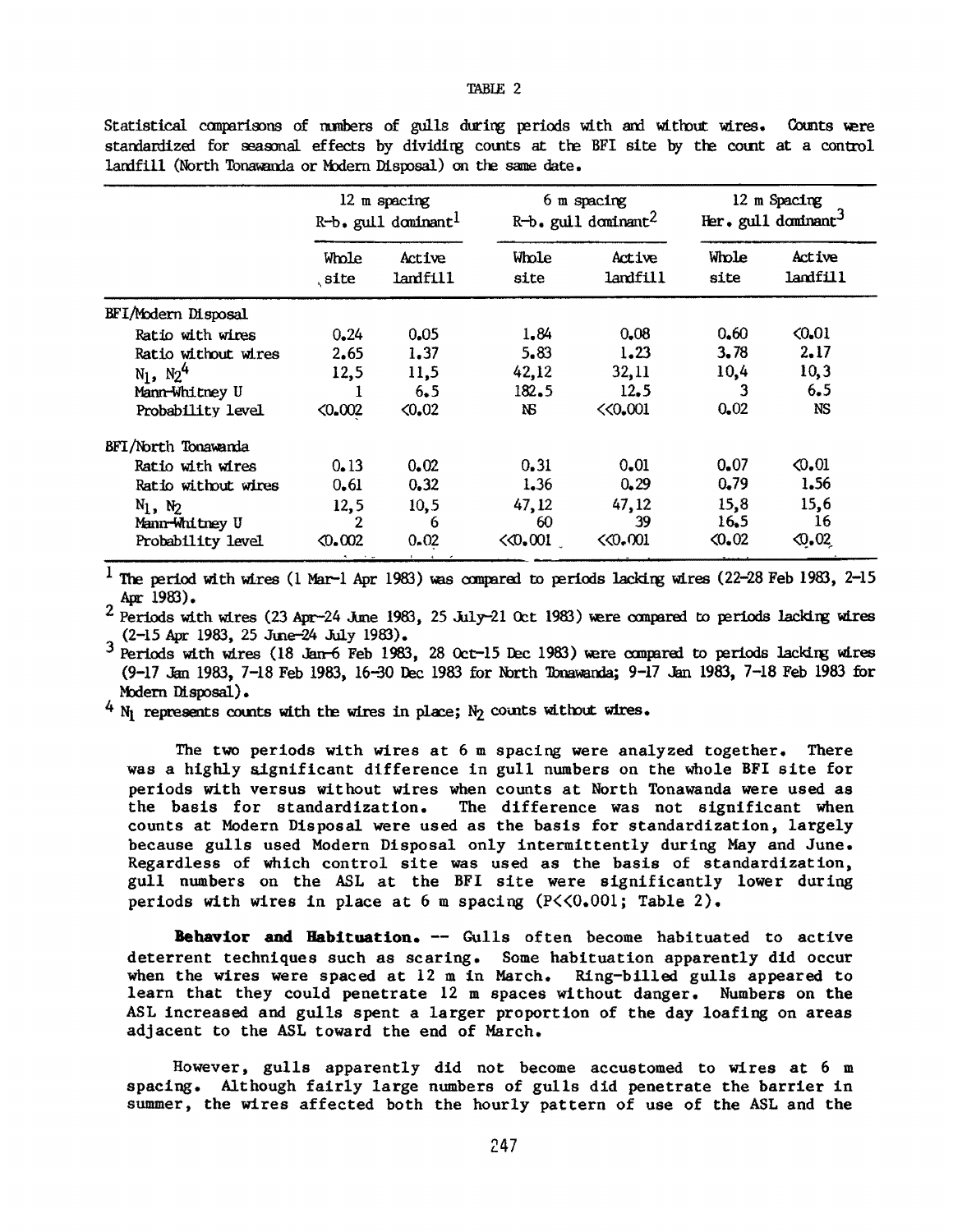behavior of the gulls while on the ASL. When wires were absent, at least a<br>few gulls fed and many gulls loafed on the ASL at most times of day. With few gulls fed and many gulls loafed on the ASL at most times of day. wires in place, gulls did not loaf on the ASL itself but arrived from adjacent loafing areas to feed three or four times per day. In the absence adjacent loafing areas to feed three or four times per day. of wires during July, gulls began to feed in early morning. Wires were Through August and September, feeding tended to begin progressively later in the day.

Besides changing their feeding pattern, ring-billed gulls also responded differently to vehicles after the wires had been in place for some time. In the absence of wires, only gulls directly in the path of a vehicle usually flushed and these birds merely flew a few metres to the side and landed<br>again. When wires were overhead, a vehicle moving through a group of gulls When wires were overhead, a vehicle moving through a group of gulls caused the whole group to flush and usually to leave the ASL at least temporarily. When more than one group of gulls was on the ASL, the flushing of one group often resulted in the flushing of all groups. This response became more consistent in late August and September when the wires had been in place for several weeks.

Since use of the wire barrier was intended to reduce the gull hazard to aircraft using the Niagara Falls airport, we also counted gulls circling over the BFI site. Gulls attempting to reach the ASL through the wires sometimes circled just above wire level but these birds rarely spiralled upwards. We saw gulls at altitudes greater than 160 m above ground much more frequently when wires were absent than when they were present and we saw gulls above 300 m only when wires were absent.

Although no individual gulls were marked, the pattern of feeding in only 3-4 bouts per day suggests that some gulls on the site in late summer loafed but did not feed there. On most days in August and September, the maximum number of gulls on the ASL during a feeding bout was 300 or less. During a feeding bout there was little interchange of gulls between the ASL and surrounding loafing areas. Even if each gull fed during only one feeding Even if each gull fed during only one feeding bout per day, only about 1200 gulls could have fed at the ASL on one day. On most days in August, over 2000 gulls loafed on the site (Table 1). Moreover, the estimate of 1200 gulls obtaining food on the ASL each day is probably excessive. During most feeding bouts 25-50% of the gulls under the wires were young-of-the-year, even though the average number of young on the site each day was only about 200 during late summer. Thus, young gulls seemed more persistent and perhaps more successful than adults in their attempts to penetrate the wire barrier.

The young of many species of gulls are less efficient and less successful than adults in obtaining food (e.g., Verbeek 1977; Searcy 1978). The fact that we observed young ring-billed gulls to be, proportionately more successful than older gulls in penetrating the wire barrier suggests that penetration of the barrier is not primarily a learned skill. Rather, older gulls probably have learned to be wary of unusual situations such as the unexpected appearance of a fine wire as they descend to feed. In addition. the food requirements of young gulls and, therefore, their motivation for penetrating the wires, are likely higher than those of adults. Whether gulls that first encounter the wires as fledglings will penetrate the barrier as adults remains unknown.

 $\blacksquare$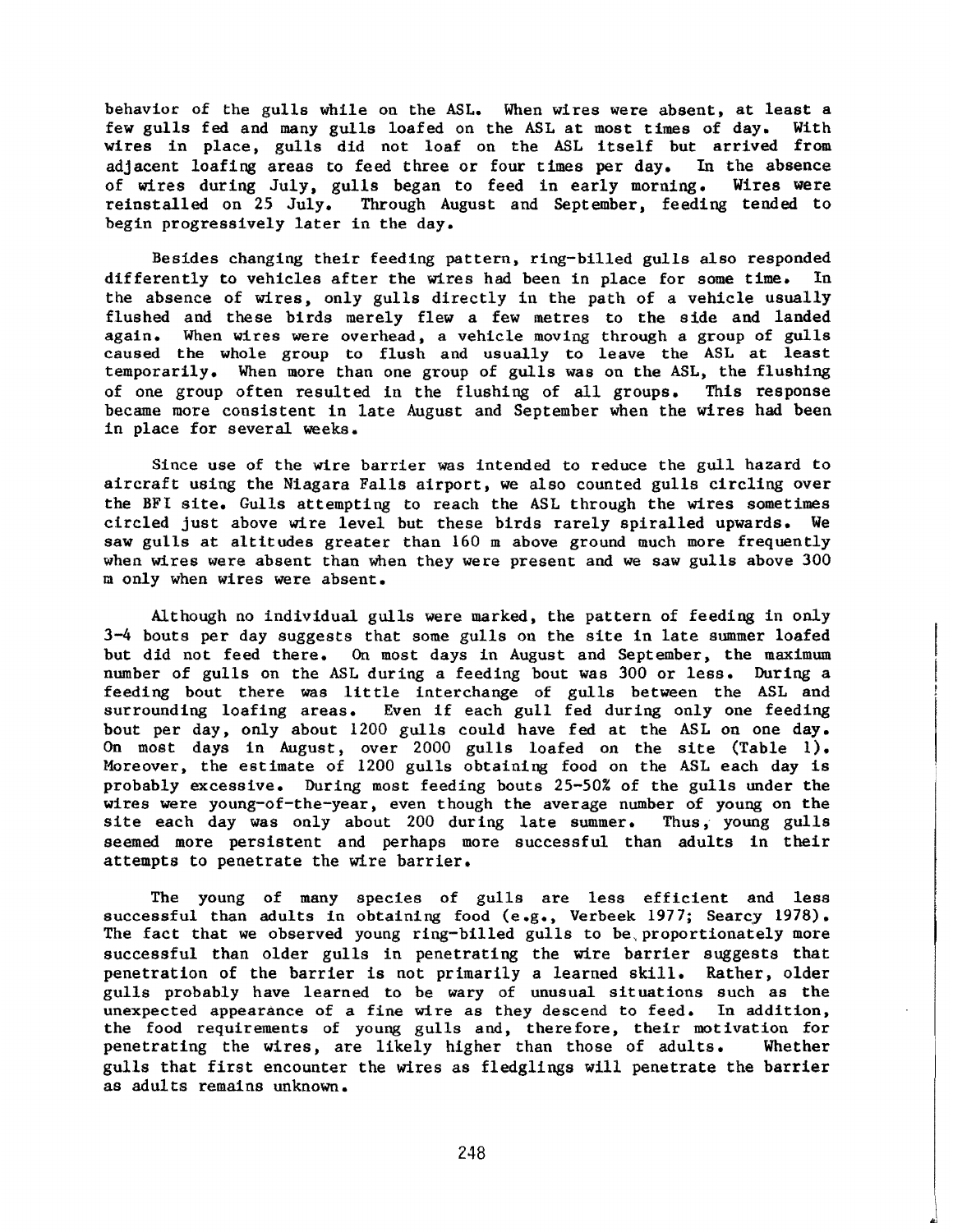## Herring Gull

Herring gulls predominated on the BFI site during two periods--29 Dec 1982 to 25 Jan 1983 and 22 Oct to 30 Dec 1983. These periods encompassed the control period before the wires were installed for the first time (29 Dec 1982-17 Jan 1983), the first period with wires (18 Jan-6 Feb 1983), a 7-wk. period with wires in late fall (22 Oct-IS Dec 1983), and a final 2-wk. period with no wires (16-30 Dec 1983). Except for the last week of October, wires were at 12 m spacing when herring gulls predominated.

After wires were installed on 18 January, the average daily maximum number of gulls on the whole BFI site and especially the active sanitary landfill (ASL) decreased substantially (Fig. 2, Table 3). Within a few days, gulls stopped coming to the BFI site altogether. Gulls also stopped visiting the North Tonawanda control landfill about this time, but they continued to go to the Modern Disposal control site for a further two weeks. Herring gulls that did come to the BFI site during the first few days after the wires were installed seemed unwilling to penetrate the wires. The maximum seen on the ASL was 25 and these gulls remained under the wires for only about 2 min.

#### FIGURE 2

Numbers of herring gulls at the BFI site compared to numbers at two control sites for periods with and without wires. Bars for the BFI site are based on counts made near midday on days when counts were made at control sites.



Herring gulls again came to the BFI site in substantial numbers in late fall (Table 3). However, these birds rarely penetrated the wire barrier and the maximum seen on the ASL in late fall was 20 gulls. Gulls that loafed adjacent to the ASL sometimes flew low over the wires but made no concerted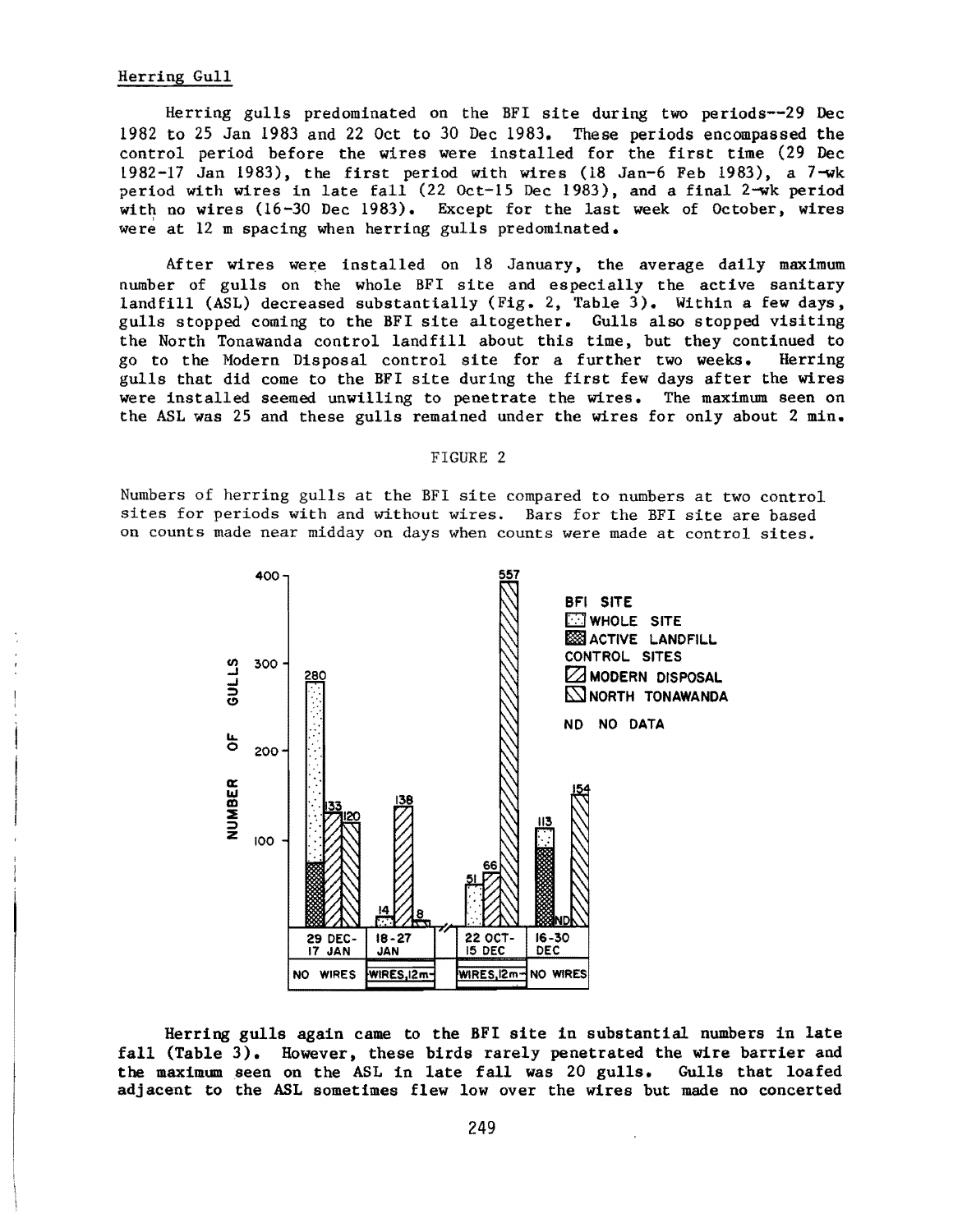|                                   | No. of Gulls               |       |  |  |
|-----------------------------------|----------------------------|-------|--|--|
| Date                              | Active landfill Whole site |       |  |  |
| No wires                          |                            |       |  |  |
| $27 \text{ Dec} - 17 \text{ Jan}$ | 150.3                      | 198.4 |  |  |
| Wires up                          |                            |       |  |  |
| $18 - 27$ Jan                     | 6.1                        | 60.4  |  |  |
| $28$ Jan - 6 Feb                  | 0.4                        | 1.9   |  |  |
| No wires                          |                            |       |  |  |
| $7 - 21$ Feb                      | 0.7                        | 1.1   |  |  |
| Wires up                          |                            |       |  |  |
| $22$ Oct - 15 Dec                 | 0.8                        | .86.2 |  |  |
| No wires                          |                            |       |  |  |
| $16 - 30$ Dec                     | 135.7                      | 140.5 |  |  |

Number of herring gulls on the BFI site during periods with and without wires. Based, on daily maximum counts.

effort to penetrate the barrier. After the wires were removed in mid December, numbers on both the site and the ASL increased (Table 3), while numbers decreased at North Tonawanda, the only control site receiving waste in late December (Fig. 2).

Numbers of herring gulls on the whole BFI site were significantly lower when wires were in place than in adjacent periods without wires regardless of which control site was used to standardize the data (Table 2). For the ASL, differences were significant when counts at the North Tonawanda control site were used to standardize the data, but not when counts at Modern Disposal were used. The latter result was attributable to low sample size for Modern Disposal rather than to any real lack of effectiveness of the wires; the BFI/Modern ratio as well as the BFI/Tonawanda ratio was much reduced during periods with wires (Table 2).

During both periods when herring gulls predominated on the BFI site, less than 25 T of edible refuse were dumped at the ASL each day. This refuse was quickly covered over. Although herring gulls will dig for food (Verbeek 1977), the BFI site was not very attractive to herring gulls. As a result, we have not shown conclusively that a wire barrier would effectively deter herring gulls when they were attracted by large, amounts of food. Nevertheless, the amount of refuse going to the control Sites was probably no greater than the amount going to the BFI site and the wire barrier was certainly successful in the circumstance we observed.

# CONCLUS IONS

We found that fine parallel wires strung about 10 m above an active sanitary landfill will deter most gulls from landing on the active area. Numbers loafing nearby are also reduced, but to a lesser extent, and numbers